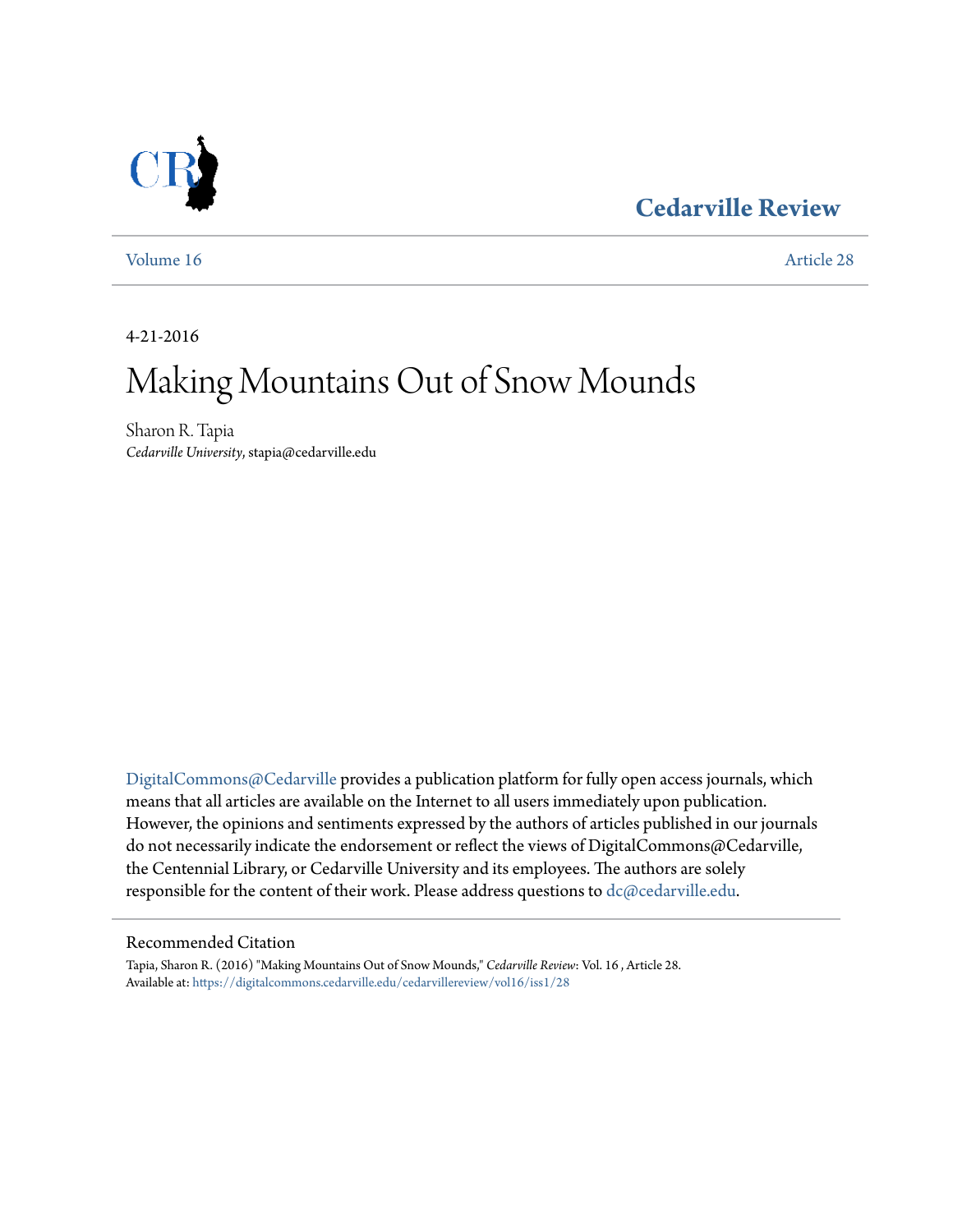### Making Mountains Out of Snow Mounds

Browse the contents of [this issue](https://digitalcommons.cedarville.edu/cedarvillereview/vol16/iss1) of *Cedarville Review*.

#### **Description (Optional)**

Short about my little sister, snow, and the fragile nature of heroes.

#### **Creative Commons License**  $\bigcirc$   $\circ$

This work is licensed under a [Creative Commons Attribution-Noncommercial-No Derivative Works 4.0](http://creativecommons.org/licenses/by-nc-nd/4.0/) [License.](http://creativecommons.org/licenses/by-nc-nd/4.0/)

#### **About the Contributor (Optional)**

Sharon Rose is a dreamer, wannabe adventurer, and a junior English major at Cedarville University.

Follow this and additional works at: [https://digitalcommons.cedarville.edu/cedarvillereview](https://digitalcommons.cedarville.edu/cedarvillereview?utm_source=digitalcommons.cedarville.edu%2Fcedarvillereview%2Fvol16%2Fiss1%2F28&utm_medium=PDF&utm_campaign=PDFCoverPages)



This nonfiction is available in Cedarville Review: [https://digitalcommons.cedarville.edu/cedarvillereview/vol16/iss1/28](https://digitalcommons.cedarville.edu/cedarvillereview/vol16/iss1/28?utm_source=digitalcommons.cedarville.edu%2Fcedarvillereview%2Fvol16%2Fiss1%2F28&utm_medium=PDF&utm_campaign=PDFCoverPages)